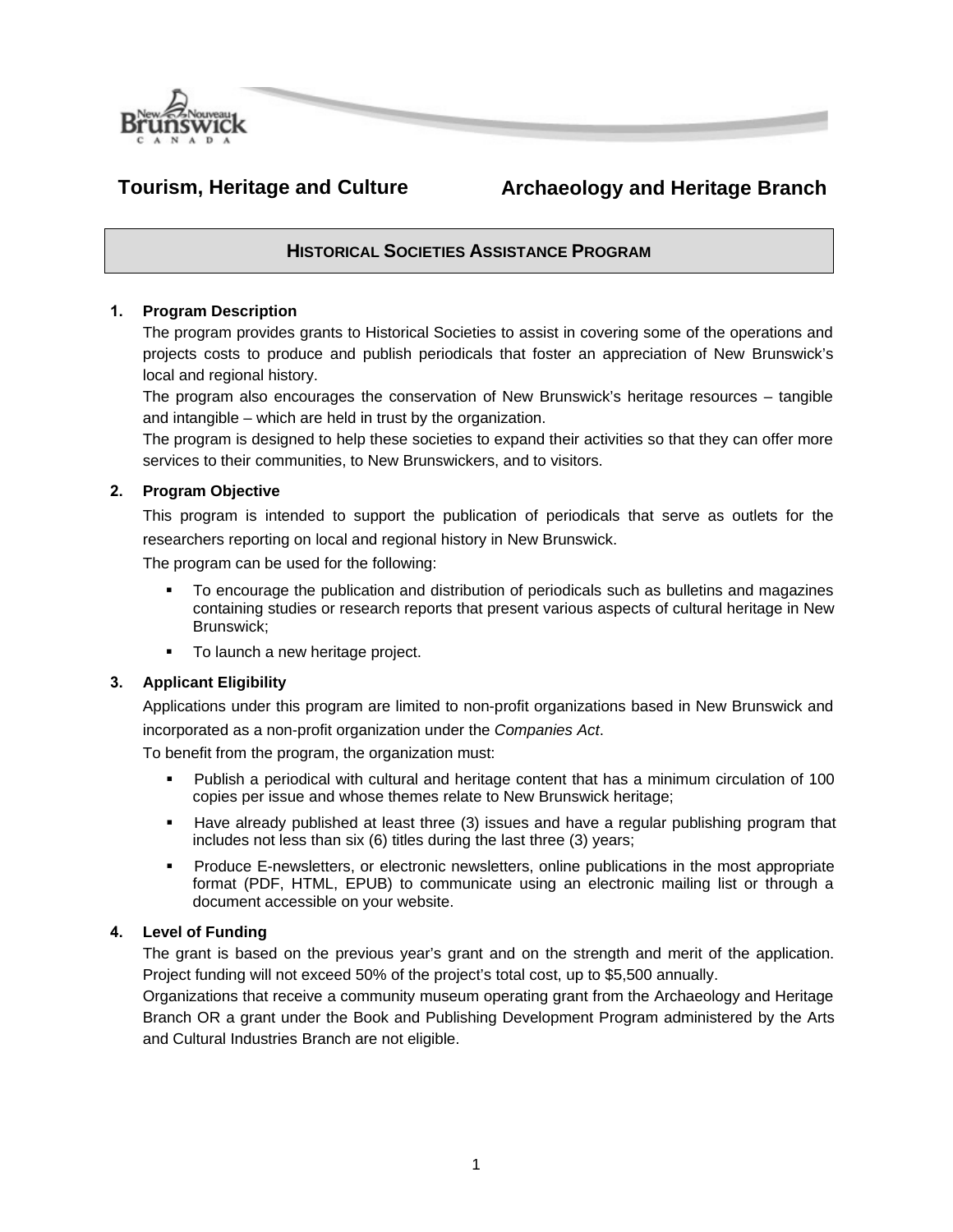# **5. Evaluation Criteria**

The projects submitted to this program are evaluated according to the following criteria:

| <b>Evaluation criteria</b>                              | Score |
|---------------------------------------------------------|-------|
| Operational and budget information                      |       |
| Active committees' activity reports                     | 3     |
| Strategic planning                                      | 3     |
| Financial information, current fiscal year              | 3     |
| Projected budget                                        | 3     |
| Revenue diversification                                 | 1.5   |
| Voting in an annual budget at AGM                       | 1.5   |
| Organizational management                               |       |
| Board of directors - regular meetings and participation | 3     |
| Personnel other than volunteers                         | 1.5   |
| Training and improvement                                | 3     |
| Programs and publications                               |       |
| Research and documentation                              | 3     |
| Educational activities and programs                     | 4.5   |
| Marketing and partnership                               |       |
| Networking and community partnerships                   | 3     |
| Publicity and marketing                                 | 3     |
| <b>TOTAL</b>                                            | 36    |

### **6. Application and administrative procedures**

The purpose of the funding must be stated in the application. For successful applicants, the grant amount will be based on information provided, need indicated, and Program funds available.

No grants will be made to organizations which do not meet the eligibility criteria. To be accepted as complete, this application form must be filled out using the format that has been provided. The three Budget Forms on Microsoft Excel are integral parts of the application: They must be completed and signed before submitted with the supporting documents. The proposed budget for the current fiscal year has also to be provided.

The applications must be as detailed as necessary for the projects and will include the starting date of the project, a project summary, and a budget of the requesting organization.

This grant cannot be used to fund activities that occurred before this program deadline.

In addition to detailing all publishing costs and anticipated revenues, the applicant must include a copy of each of the most recent issues of its publications printed over the course of the organization's last fiscal year. Regular publications must include an International Standard Serial Number (ISSN), which can be obtained through Library and Archives Canada.

Societies must apply for funding every year, whether they want to continue their program or to launch a new project. They must also provide an annual activity report.

A photocopy of the museum's Charter and/or Letters Patent, documents of incorporation and by-laws, if recently amended since the last application, should also be provided.

**Successful applicants must acknowledge the support of the Government of New Brunswick in all promotional material associated with the grant.**